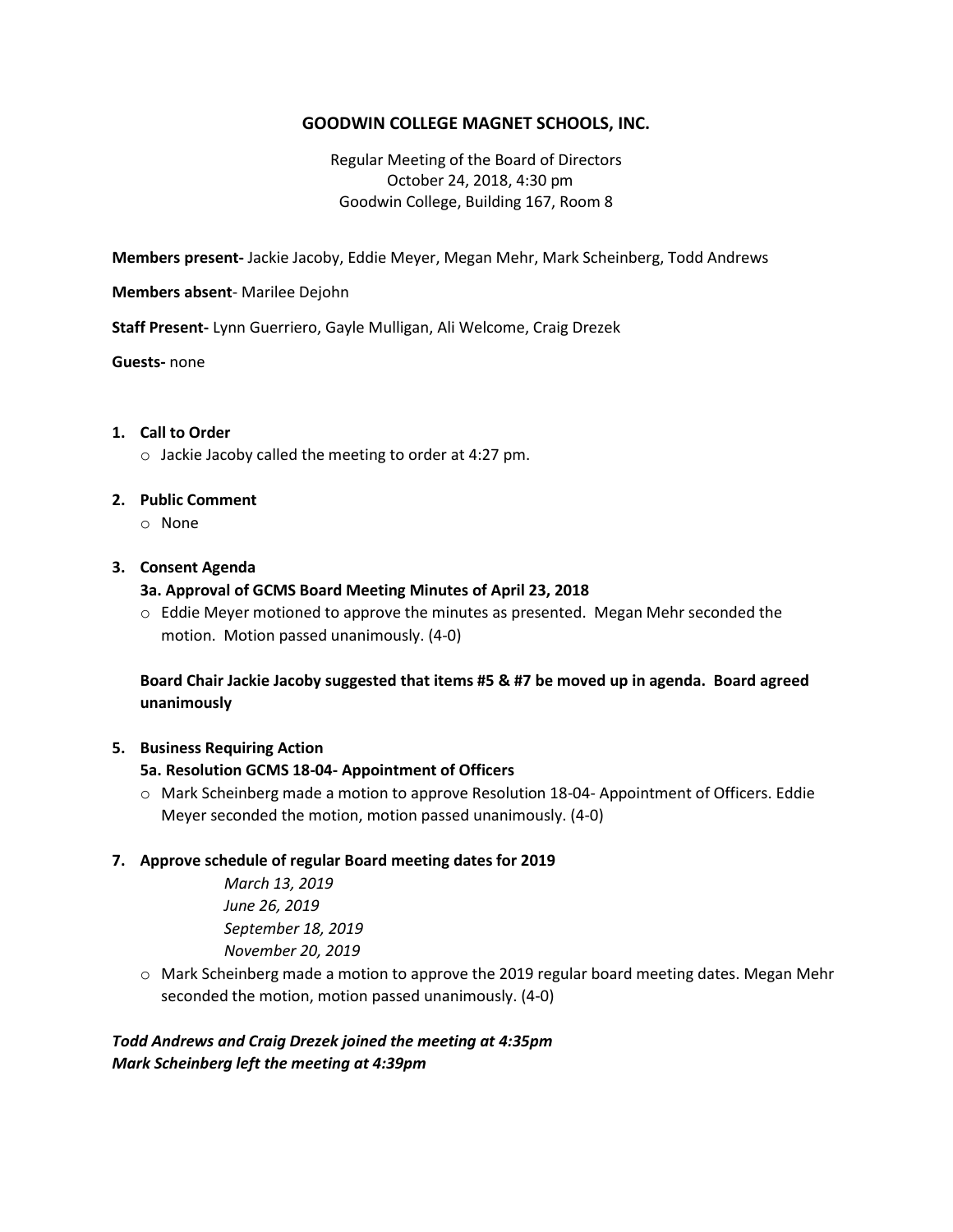### **4. Introduction of new Assistant Superintendent of Goodwin Magnet Schools**

Craig Drezek introduced himself to the group. Said he has hit the ground running, meeting with partners to enhance magnet schools and find ways to improve relationships and find new ways to generate revenue through his network system. He already has a number of big initiatives he has been part of including Child Watch Program (drop in daycare) which came about from a federal grant the school was awarded, the Hartford initiative with David Goldblum, and revitalizing the Goodwin Advanced Manufacturing Academy Program (GAMA) – similar model as the former senior academy.

Discussion around the urgency of moving forward with GAMA is to provide supplemental funding of manufacturing annex and utilization of our facilities to capacity. Discussion on how it would be rolled out with districts, target market, cost, programming focus, and long and short term plans. Also talked about Perkins Grant and how many towns don't understand it or how to maximize its potential.

Discussion around the drop in daycare program including location, affiliation with Riverside Magnet School, age specifications, licensing and registration, and long and short term goals.

## **6. Special Reports**

## **a. Staff reports status on magnet schools – Lynn Guerriero**

- $\circ$  Lynn shared information on new international student program that is in the works to be implemented start of 2019-20 school year. We have been approved by homeland security, have our Sevis license and are now in process of creating program and then will inform state of our intentions. We have VIA as partner who will help in recruiting and have spoken to American HomeStay Network who will help in vetting of host families.
- $\circ$  Discussion points included number of students to start --around 6, building school culture, and cost implications of such program. LEARN is also rolling this out in one pf their other schools and CT IB Academy already has a program in place and we are getting input from them. Questions and comments around transitions socially and educationally.
- o CTRA just completed its NEASC accreditation final assessment. Overall very positive feedback. One issue they are likely to recommend CTRA is to look at their class structure. We currently have an 8 block schedule which is quite stressful for faculty and students alike.
- $\circ$  We have a new bus to transport our students. We now have two busses and two full time drivers.
- $\circ$  MSAP grant year one of 5 of the grant is completed. An evaluation team has just undergone an assessment as to how well CTRA did in folding our manufacturing theme into our overall academic curriculum – the group was impressed with outcomes.
- $\circ$  Riverside Magnet School 5<sup>th</sup> graders just returned from their first overnight trip to Camp Jewel. It was an overwhelming success and the school plans this to be annual trip.